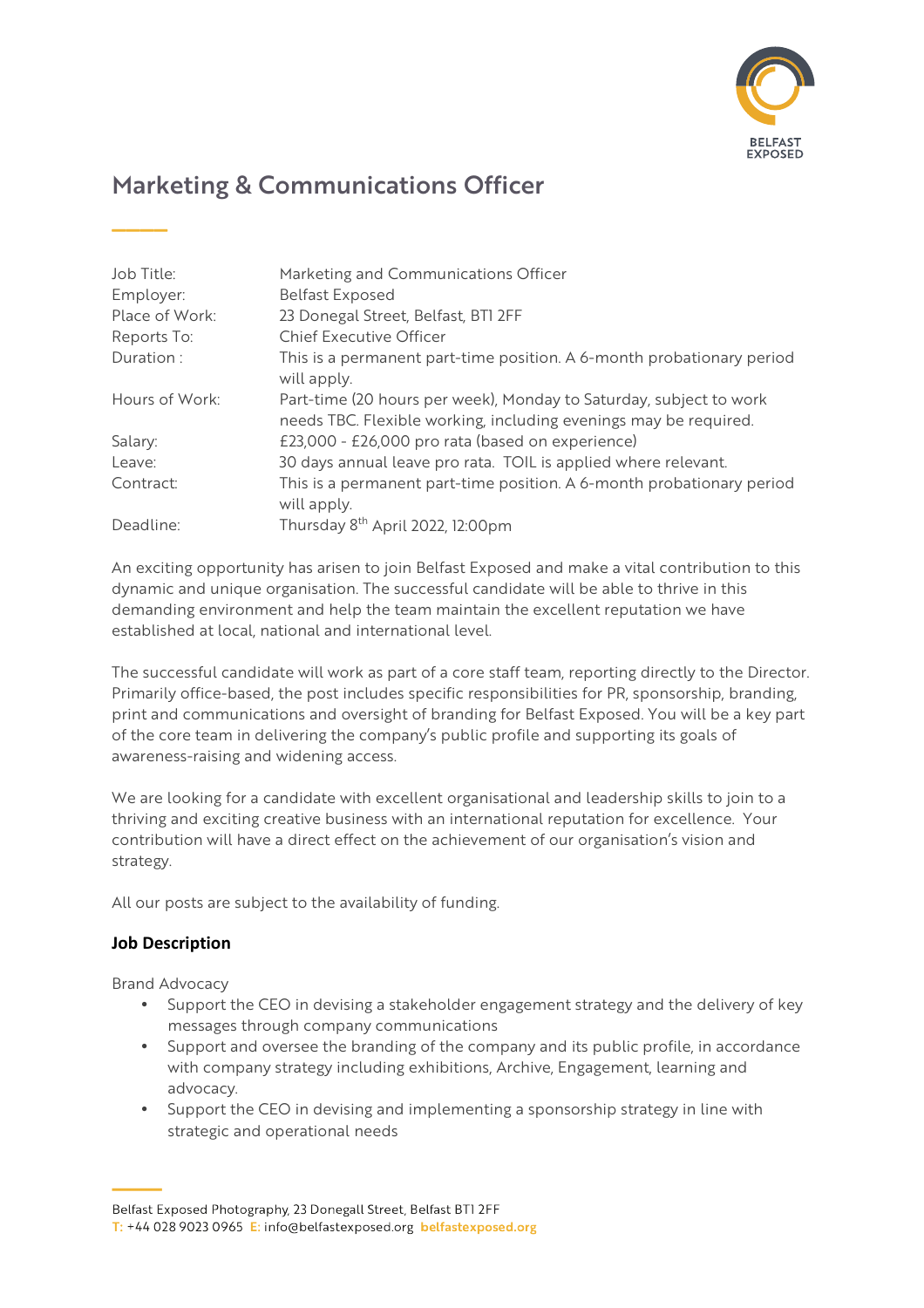

- Develop and implement marketing and communications strategies for the company and its key activities, regionally, nationally and internationally.
- Develop and implement evaluation systems including creating appropriate reports (on feedback, press activity, etc), documenting company activity and maintaining archive

Press & PR

- Implement and maintain effective PR campaigns that maximise participation and contribute to company strategic goals
- Oversee all print, video/photography, distribution & comms materials for Belfast Exposed
- Secure freelance press liaison support as appropriate and ensure a high standard and wide promotional reach is secured
- Manage and maintain company website, developing and maintaining digital media profiles as appropriate
- Liaise with all artists, venues, print and design partners and advertisers on all aspects of promotion of YAA activities
- Ensure high standard across all company publicity and documentation

Audience Development

- Devise, set targets for, and implement long-term audience development planning in collaboration with other members of the staff team and external partners
- Develop audience development strategies and activities in line with company strategy
- Undertake data analysis of participation, attendance and patterns to inform future planning and promotion
- Manage the companies' mailing lists and monitor/manage effective communications, supporting its data protection policy and procedures

# Finance

- Operate control on relevant budgets (both for general activities and projects)
- Secure best-value in all costings and procurements and be the primary generator of inkind marketing and promotional support
- Ensure all paperwork is gathered and recorded in relation to tax compliances

### Administration

- Work as a member of the core team to ensure efficiency and provide effective evaluation and follow-up
- Maintain rigorous and time-efficient procedures for all company paperwork
- Adhere to company systems, templates and procedures
- Provide marketing and comms information for relevant sections of funding applications and company/funding reports

### General

- Contribute to and work at all times towards the organisation's Vision, Mission and strategic aims
- Support and implement all company policies and procedures (e.g. health & safety, equality, data protection, and safeguarding)
- Contribute to company evaluation, both internal and external

Belfast Exposed Photography, 23 Donegall Street, Belfast BTI 2FF

T: +44 028 9023 0965 E: info@belfastexposed.org belfastexposed.org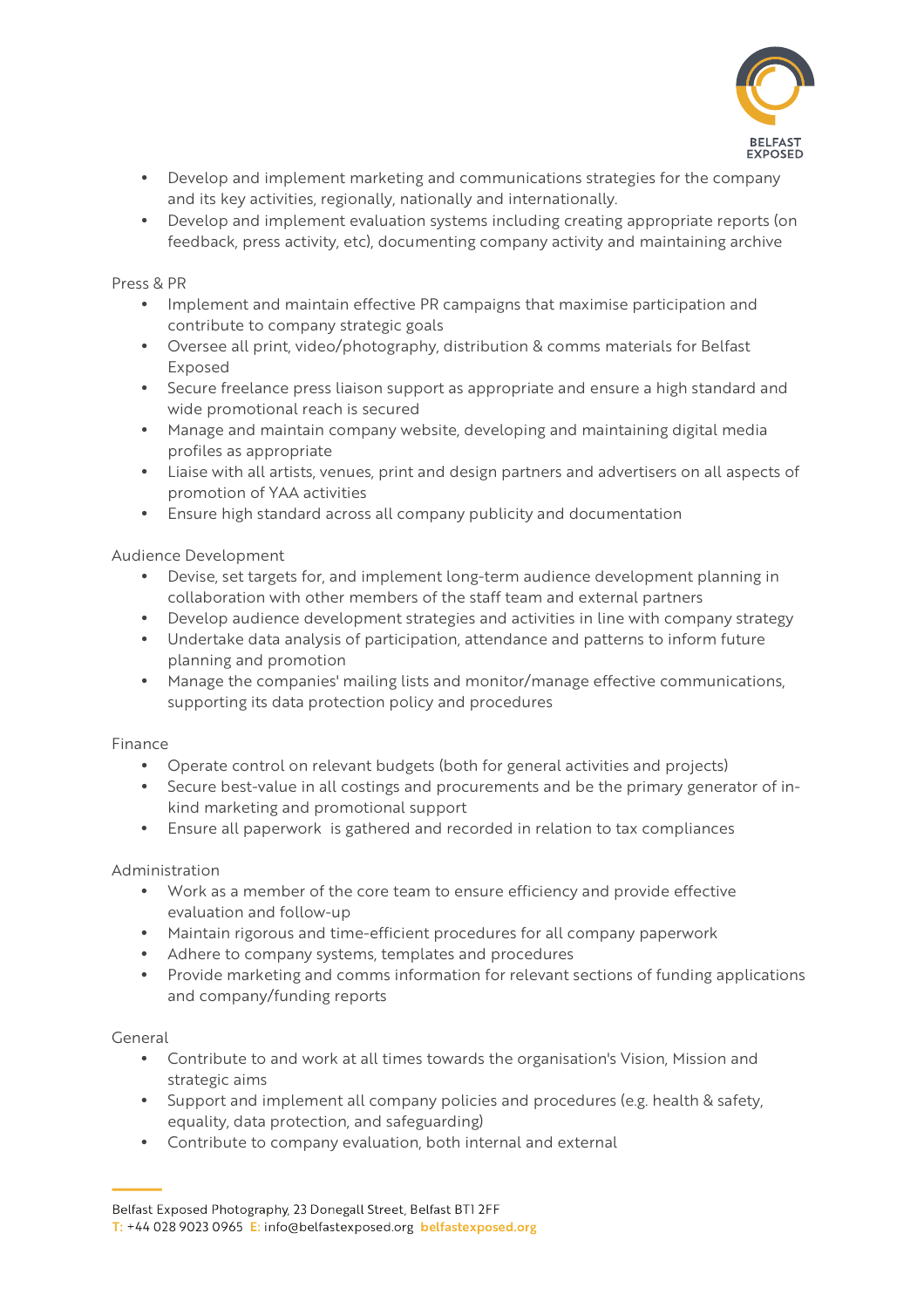

• Carry out any other duties as may reasonably be required in the operation of the post

# Personal Specifications:

# **Essential**

- Recent experience of events-based marketing, including handling print, design, distribution, etc.
- Experience of working with social media, blogs or other comms tools
- Experience of writing and delivering marketing plans
- Experience of preparing costings, quotations or budgets
- Experience of working with budgets of £5K+
- High degree of computer literacy: MS office, including Excel, or equivalent GCSE in Maths and English (minimum grade C) or equivalent
- Experience in writing, editing and proofing documents, print, web pages, etc.
- Experience in document layouts and design

# Desirable

- Experience of arts marketing.
- Experience in brand management, advocacy & stakeholder management
- Experience of writing & delivering audience development plans.
- Track record of working with public bodies, funders & corporate partners
- Experience of procurement, tendering and quotations
- Experience of contributing to funders/sponsors reports
- Experience of working with budgets £20K+
- Experience in preparing sponsporship proposals
- 3rd level qualification (degree or diploma) in marketing, communications or public relations
- Professional working experience of liaising with youth/education sector
- Experience of working with box office systems, e.g. Ticketsolve or similar

# HOW TO APPLY

Those wishing to apply for this role should send their CV, Expression of Interest, download and complete the Monitoring Form and send to Conor (c.obrien@belfastexposed.org) no later than 12:00pm Thursday 8<sup>th</sup> April 2022.

- Application Deadline: Thursday 8<sup>th</sup> April 2022, 12.00pm
- Shortlisted candidates will be notified by Saturday 10th April 2022.
- Interviews will be held at Belfast Exposed on Wednesday 14th April 2022.
- Start Date: Immediate start (depending on employer's notice requirements).

Belfast Exposed Photography, 23 Donegall Street, Belfast BTI 2FF

T: +44 028 9023 0965 E: info@belfastexposed.org belfastexposed.org